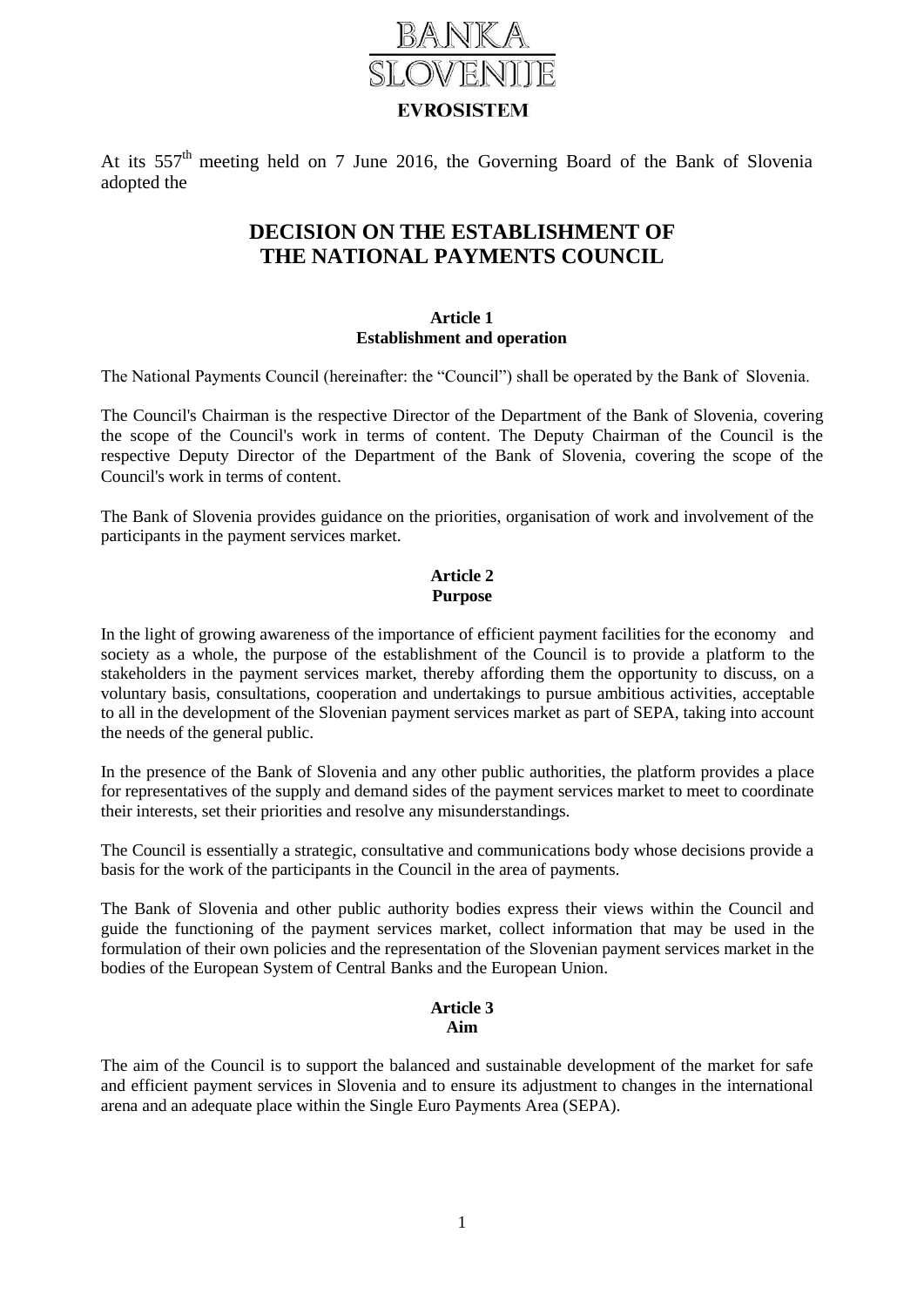

The Council's activities include:

- (i) SEPA credit transfers;
- (ii) SEPA direct debits;
- (iii) Card payments;
- (iv) e- and m-payments;
- (v) Innovation in payments, and
- (vi) payment-related issues (e.g. standards, fraud and security).

In order to attain its objectives, the Council undertakes the following activities:

- (vii) Defining priorities and promoting action in the area of payments;
- (viii) Setting out a general Slovenian payment services market development strategy, including identification and setting of priorities;
- (ix) Promoting general awareness of payment systems in Slovenia;
- (x) Exchanging information and experience in order to gain an insight into the payment services market in Slovenia and the requirements and expectations of the market participants as well as identifying critical issues;
- (xi) Reconciling the interests of various stakeholders, including through broad consultations in order to establish common positions;
- (xii) Defining and communicating common positions regarding cooperation in the area of payment services in Slovenia;
- (xiii) Monitoring the implementation of general strategy and priorities;
- (xiv) Ensuring the provision of mandates to (any) (working) groups under the aegis of the Council;
- (xv) Making recommendations for the further development of payment services in Slovenia;
- (xvi) Stimulating innovation and guiding the development;
- (xvii) Developing best practices in the area of payments, and
- (xviii)Resolving any differences in views or disagreements between the stakeholders represented in the Council.

The Council neither deals with the issues nor assumes the tasks that pertain solely to a particular group of stakeholders in the payment services market or that are capable of being carried out within a single group of stakeholders in the payment services market, requiring no dialogue and coordination between various groups of stakeholders (e.g. issues concerning the interbank processing of payments).

#### **Article 4 Limitation of competence**

The Council has no competence to adopt binding decisions and is therefore not an official decisionmaking body. The Council may, however, provide guidance and/or opinions which are made public.

The Bank of Slovenia may take account of the results of the work of the Council in the formulation and implementation of its policy in the area of payments. However, the operation of the Council and participation in it do not in any way whatsoever impair the autonomy, competences and responsibilities of the Bank of Slovenia and other public authority bodies, deriving from the legal powers, concerning the regulations, strategic decision-making and formulation and implementation of its own policies in the areas of work of the Council. Therefore, the Council may only have an advisory role and should not exceed the above rights and competences.

#### **Article 5 Principles of operation**

The Council operates in accordance with the following principles: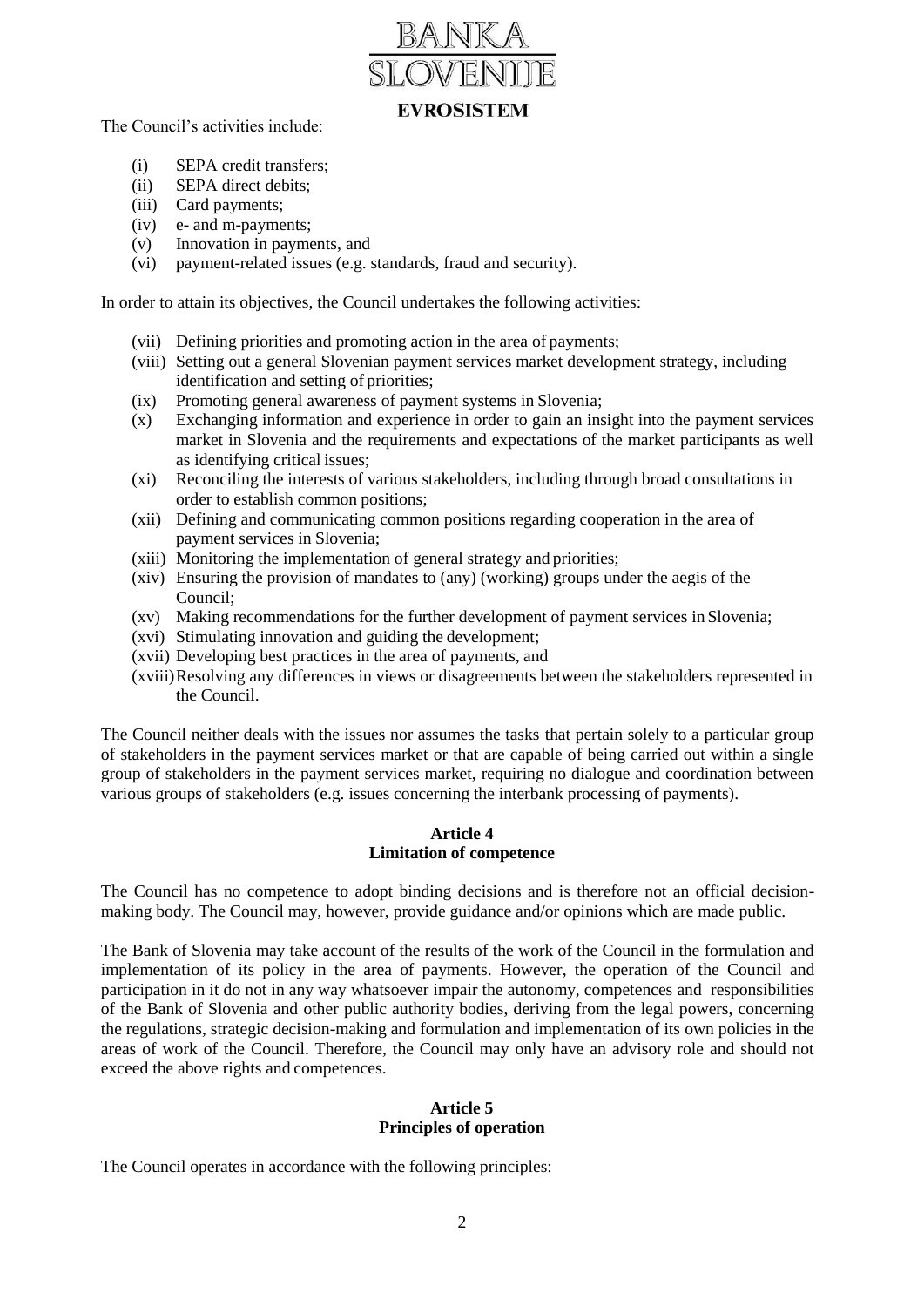

# **EVROSISTEM**

- (i) Broad participation: The Council allows broad participation through the representation of all stakeholders (as users or service providers), directly or indirectly connected with payment services. Therefore, any group of stakeholders in the payment services market, showing a legitimate interest, may participate in the Council, taking into account the representation of various groups of stakeholders. Broad participation in the Council facilitates an understanding of common issues and assists in dealing with issues that cannot be resolved by a single entity or a group of stakeholders. Involvement in the establishment of the Council's positions increases the certainty of the final results and the responsibility of the participants in the Council.
- (ii) Openness and transparency: Any stakeholder in the payment services market should operate in an open and transparent manner, and actively communicate their activities. The stakeholders should join forces for the purpose of cooperation and advancement rather than merely defend the interests of the sector they represent. Clear documents, good coordination and communication as well as a proper flow of information should underpin the actions of all the participants in the Council. Full transparency in strategic planning and decision-making must be provided allowing the stakeholders to express their positions.
- (iii) Responsibility: The participants in the Council must have their responsibilities clearly defined. The participants must accept responsibility for their work in the Council, which comprises proposing the positions of the Council to the stakeholders in the payment services market represented by the participants in the Council.
- (iv) Efficiency: Activities must be carried out in a timely manner so as to ensure the fulfilment of clearly set objectives. The organisation of work in (any) working body of the Council must be efficient with clearly allocated duties.
- (v) Consistency: The activities must be consistent with each other and with the objectives of the policies of the public authorities and the interests of the general public.

The Council reaches its decisions by consensus taking into consideration the purposes of its establishment, the objectives of the Council's operation and the above indicated principles of work.

## **Article 6 Participation in the Council**

In addition to the Bank of Slovenia, the following entities, showing a legitimate interest in the terms of reference of the Council, may be involved in its work:

- (i) Ministries or bodies affiliated to the ministries responsible for payment-relatedissues;
- (ii) Organisations and institutions acting on behalf of users or payment service providers, i.e. representing the interests of a specific group (banks, other payment service providers, consumers, companies in their role as payment services users, specific socially vulnerable groups), and:
	- o being trade or sectoral organisations of stakeholders in the payment services market;
	- o their membership in the Council contributes to the balanced representation of the payment services market

supply and demand sides in the Council;

- $\circ$  may contribute to the implementation of socially beneficial payments through:
	- professional contributions to the Council or its working groups;
	- technical contributions in consultations.
- (iii) Payment system operators whose participants are Slovenian payment service providers;
- (iv) Payment instrument schemes operators, and
- (v) Card processors.

The Bank of Slovenia may, at its own discretion, invite certain stakeholders, considered to be able to contribute professionally to the implementation of socially beneficial payments, to participate in the Council. Several representatives of each entity participating in the Council may be involved in the work